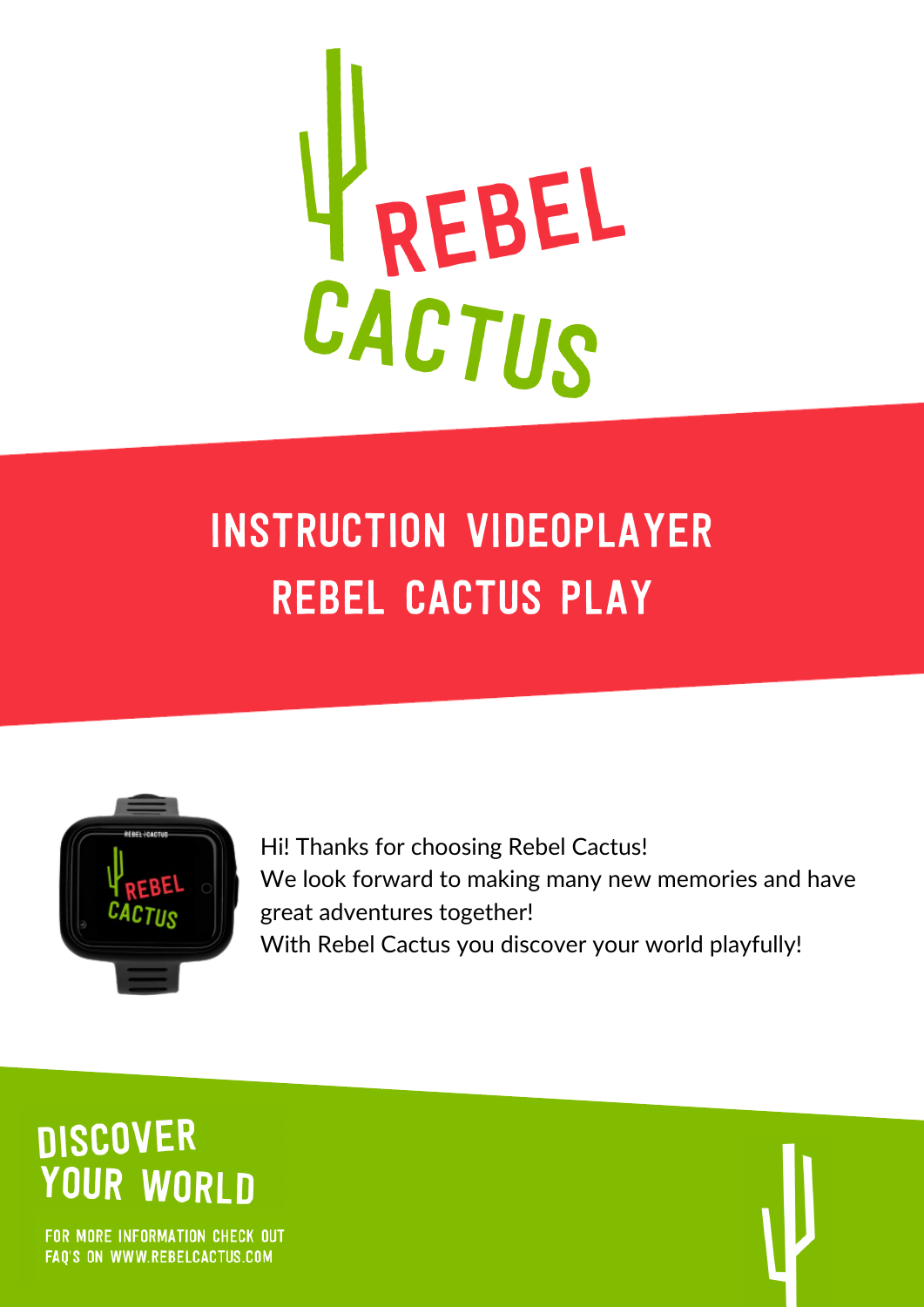## STeP by STeP

In this instruction, we explain step by step how to use the video player easy and quick to set up on the rebel cactus smartwatch.

Pay attention! The Rebel Cactus video player is always in English! Contact To offer the children the most relevant kids videos possible, start the app, the first time, up with some choices. These choices will adapt video content to your child's interests/age/countr Make sure the WiFi on the smartwatch is turned on. Parents have full control over which apps their kids are allowed to use on the Rebel Cactus Play. Disclaimer: None of the videos contain advertisements. We have divided the age up to 12 years into 2 groups, up to 7 years and 8 to 12 years.

Based on the stated age, it complies with the Dutch viewing guide guidelines up to 7 years and up to 12 years.

#### Step 1. country

Enter the country where you live here, so, for example, 'Netherlands'.

#### Step 2. language

Enter your native language here so, for example, 'Dutch'.

#### STEP 3. AGE

Enter the age of your child here so, for example, '7'.

# **DISCOVER YOUR WORLD**

FOR MORE INFORMATION CHECK OUT FAQ'S ON WWW.REBELCACTUS.COM









| ◯ Choose your country: |
|------------------------|
| ) Mexico               |
|                        |
| Netherlands<br>∩       |
|                        |
| Poland                 |
|                        |

П

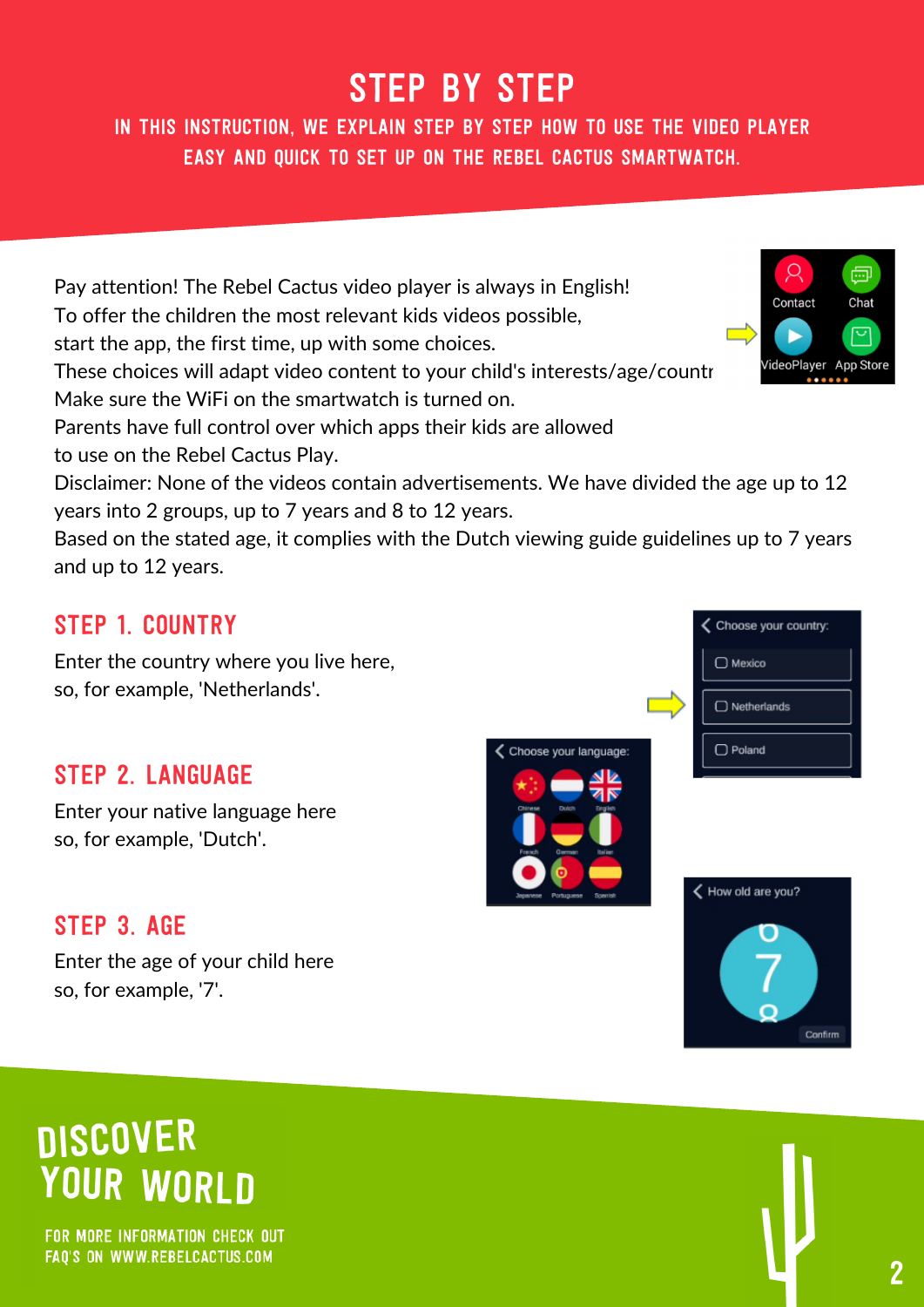### STEP 4. CATEGORY

Select the categories your child is interested in here, for example, 'Fun'.

#### Step 5. channels

Choose the video channels your child likes here, for example, 'Youtubers' and 'Enzo Knol'.

When you have entered this, the smartwatch will automatically show videos.

\*Is there a video channel not listed, mail to [info@rebelcactus.com](http://rebelcactus.com/), and we will add the YouTube channel.



#### EXTRA OPTIons

You can limit the maximum playback time of a video.

You can indicate whether the videos can only be viewed via WIFI. Furthermore, you can also adjust both settings in the video player. When you open the video player, it says a gear, click on this, and you will see the above.



# **DISCOVER YOUR WORLD**

FOR MORE INFORMATION CHECK OUT FAQ'S ON WWW.REBELCACTUS.COM